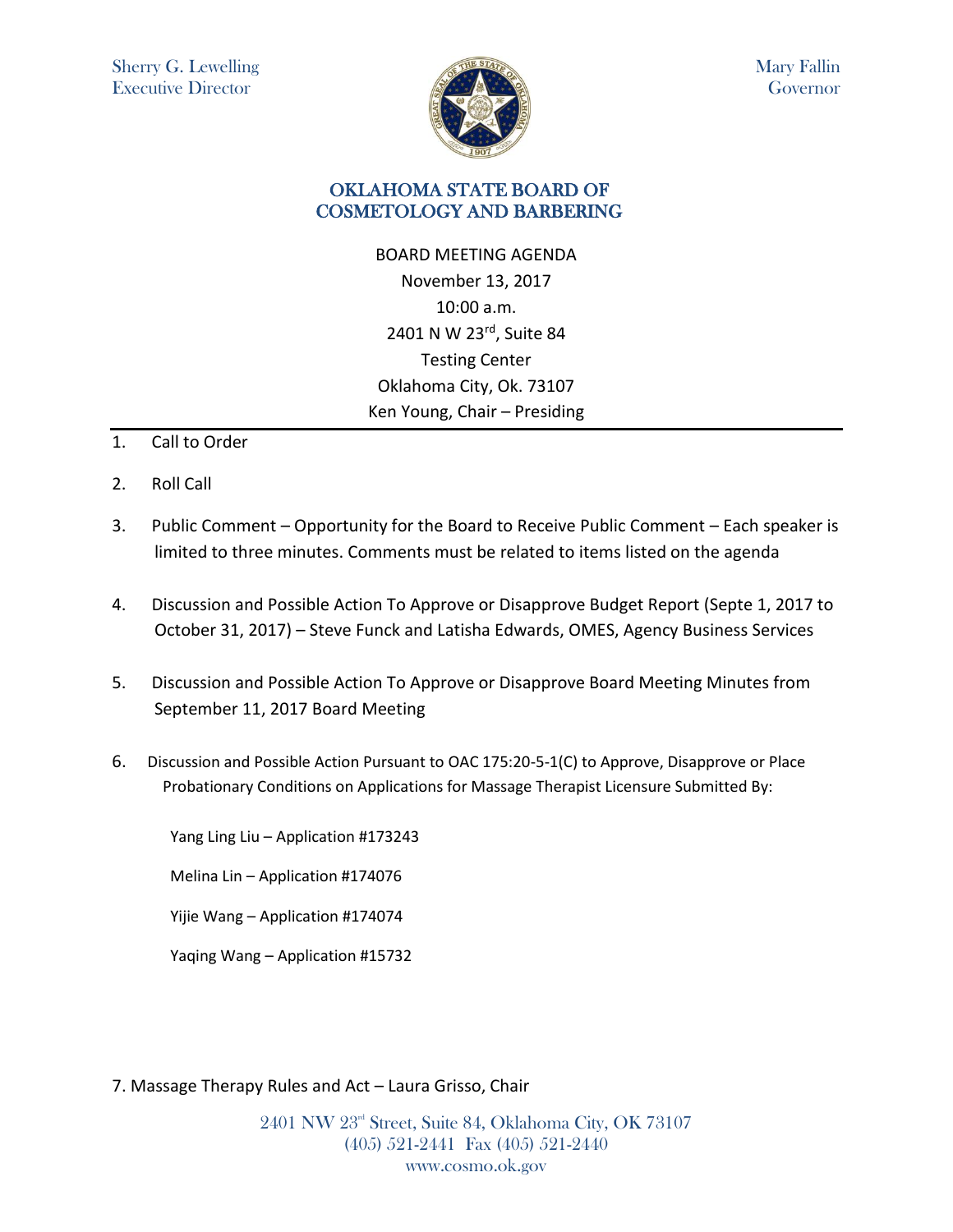

## OKLAHOMA STATE BOARD OF COSMETOLOGY AND BARBERING

Discussion and Possible Action to Seek Amendments to the Massage Therapy Practice Act (59 O.S. sec. 4200.1 – 4200.14) as recommended by the Advisory Board for Massage Therapy.

- 8. Director's Report Sherry G. Lewelling Deregulation
- 9. Discussion and Possible Action to Approve the Establishment of Regularly Scheduled OSBCB Meetings in 2018, every other month, 2<sup>nd</sup> Monday of the month at 10:00 am.

2018 dates would be as follows:

February 15, 2018 April 19, 2018 June 21, 2018 August 16, 2018 October 18, 2018 December 20, 2018

- 10. Discussion and Possible Action To Approve or Disapprove to allow for 'Specialty' schools (manicure/facial)
- 11. Discussion and Possible Action to create Hair Cutting License
- 12. Massage Therapy Rules– Laura Grisso, Chair

Discussion and Possible Action to Publish Notice of Rulemaking Intent pursuant to 75 O.S. sec. 303 to amend permanent rules regarding massage therapy as recommended by the Advisory Board for Massage Therapy. The Board may consider, but is not limited to, the following rules under Chapter 20 of Title 175 of the Oklahoma Administrative Code:

| 175:20-5-1   | $175:20 - 5 - 2$ |
|--------------|------------------|
| 175:20-5-5   | 175:20-7-1       |
| $175:20-9-1$ | 175:20-9-2       |
| 175:20-11-1  | 175:20-13-1      |

2401 NW 23rd Street, Suite 84, Oklahoma City, OK 73107 (405) 521-2441 Fax (405) 521-2440 www.cosmo.ok.gov